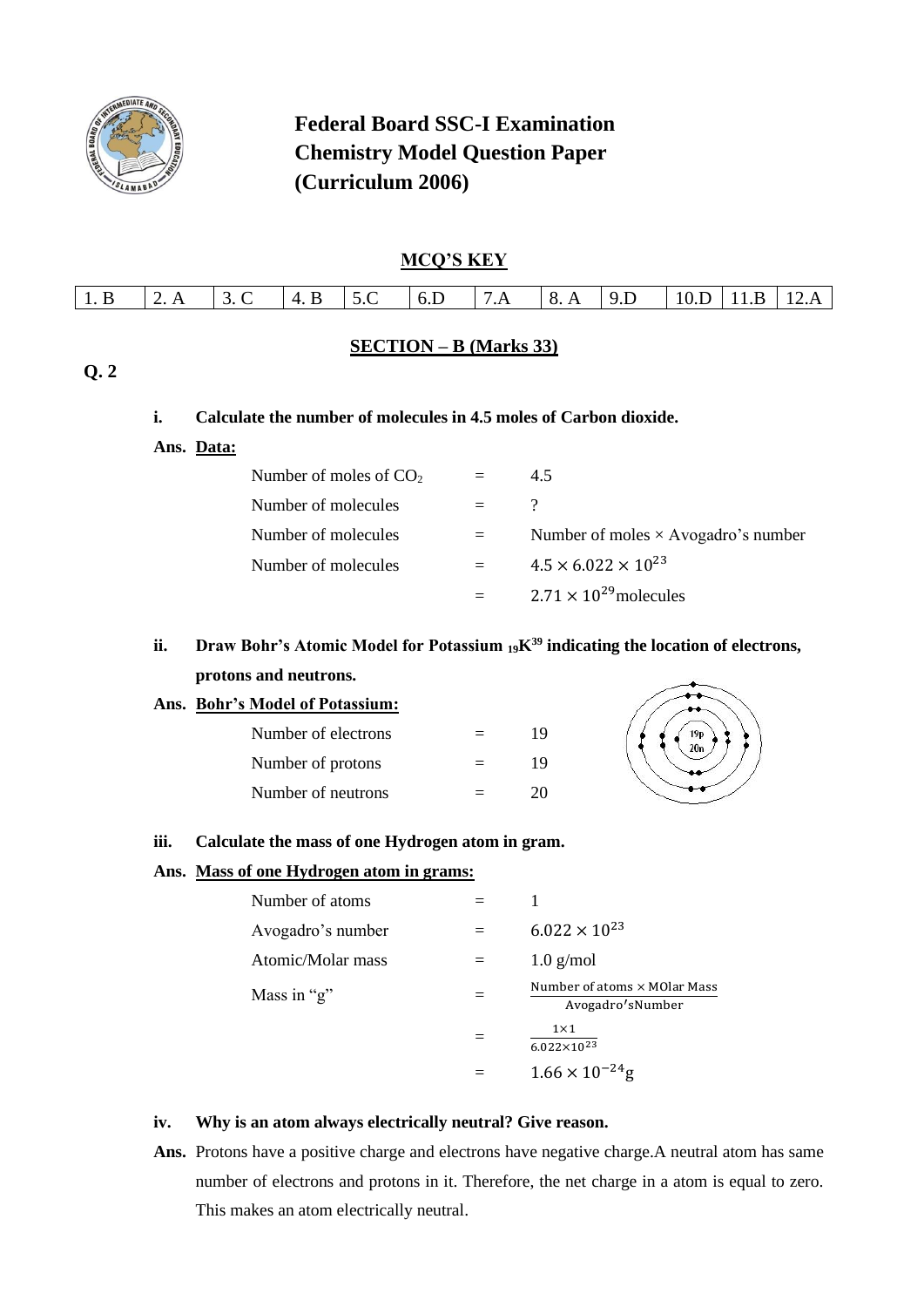#### **v. Write electronic configuration of Aluminium <sup>13</sup>Al<sup>27</sup>. Identify its group and period.**

#### **Ans. Electronic configuration of Aluminium:**

 $13Al^{27} =$  $, 2s^2$  ,  $2p^6$  ,  $3s^2$  ,  $3p^1$ 

| Group:         | We can find group by calculating electrons in valence shell. There are three         |
|----------------|--------------------------------------------------------------------------------------|
|                | electrons. So, group is IIIA.                                                        |
| <b>Period:</b> | 3 <sup>rd</sup> Period                                                               |
|                | Period can be identified from value of valence shell. Al has 3 <sup>rd</sup> valence |
|                | shell.                                                                               |

## **vi. Define ionic bond. Give one example of two elements forming an ionic bond between them.**

#### **Ans. Definition of ionic bond:**

The forces of attraction that bind oppositely charged ions are called ionic bonds.

#### **Example:**



#### **vii. Write two similarities and two differences between isotopes.**

### **Ans. Two similarities between isotopes:**

- i. They have same number of protons.
- ii. They have same chemical properties.

#### **Differences:**

- i. Isotopes have different number of neutrons.
- ii. They have different mass numbers.

## **viii. Elements are unstable in Free State except noble gases. Explain how elements attain stability?**

**Ans.** Atoms attain stability by completing their octet or duplet. They gain or lose electrons to attain stability. They obey octet or duplet rule. Either they tend to acquire two electrons in their valence shell or they tend to acquire eight electrons in their valence shell to attain stability.

### **ix. State Charles's Law. Derive its mathematical expression.**

#### **Ans. Charles's Law:**

Charles's Law states that volume of given mass of a gas is directly proportional to absolute temperature when pressure is kept constant.

## **Mathematical Expression:**

$$
V \times T
$$
  
\n
$$
V = KT
$$
  
\n
$$
\frac{V_1}{T_1} = K
$$
, 
$$
\frac{V_2}{T_2} = K
$$
  
\n
$$
\frac{V_1}{T_1} = \frac{V_2}{T_2}
$$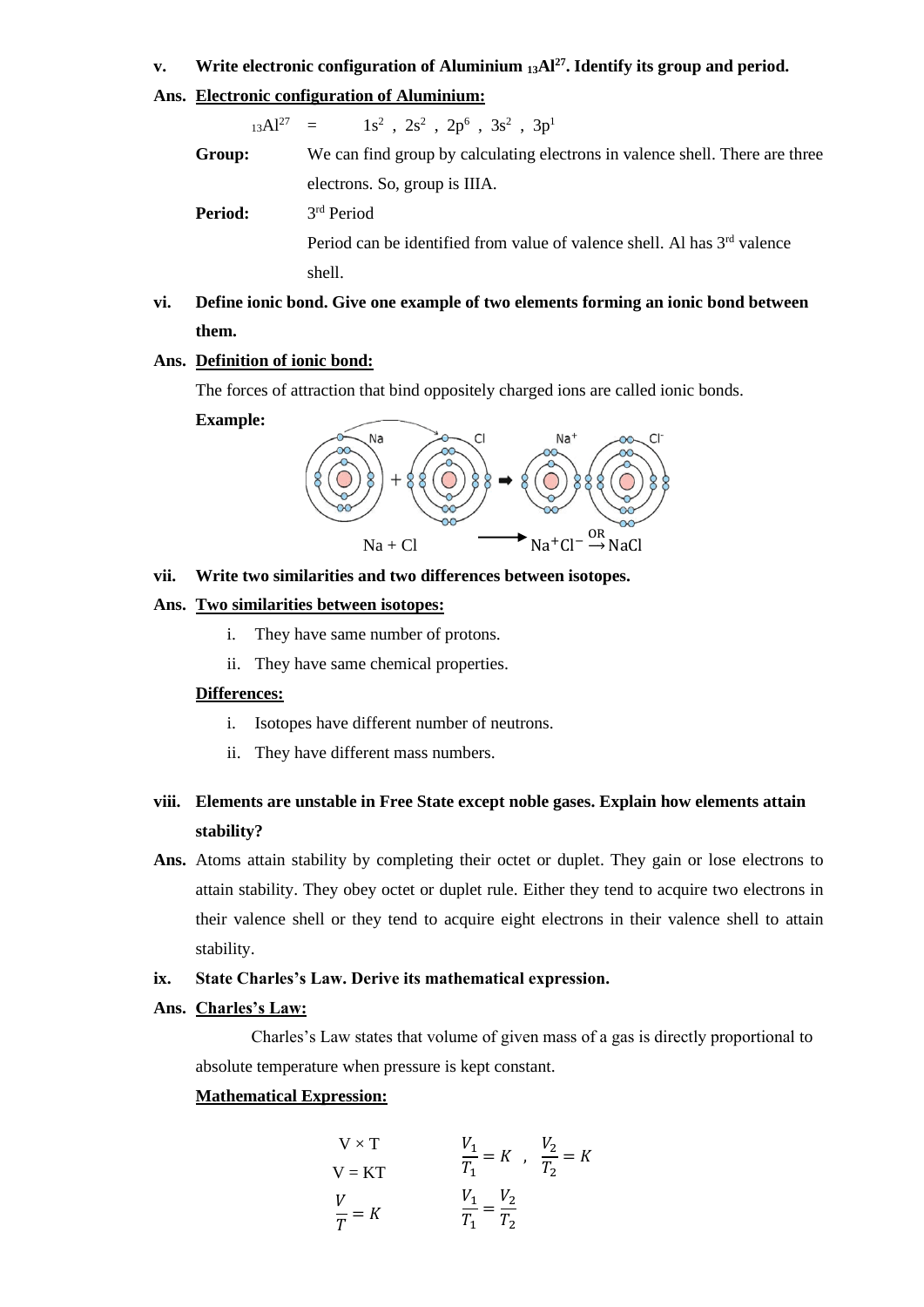- **x. How does the change in temperature affect the Vapour Pressure of a liquid? Show with the help of graph.**
- **Ans.** Vapour Pressure is directly related to temperature Vapour Pressure is increased by increasing temperature as evaporation increases with temperature.

## **xi. How will you prepare 250 cm<sup>3</sup> of 0.025M Na2SO<sup>4</sup> solution from a stock solution of 2M Na2SO4?**

#### **Ans. Data:**

| Volume of stock solution   | $=$ | $V_1$                                 |                     |                     |
|----------------------------|-----|---------------------------------------|---------------------|---------------------|
| Molarity of stock solution | $=$ | $2M(M_1)$                             |                     |                     |
| V <sub>2</sub>             | $=$ | $250 \text{ cm}^3 =$                  | $0.25 \text{ dm}^3$ |                     |
| $M_1V_1$                   | $=$ | $M_2V_2$                              |                     |                     |
| $V_1$                      | $=$ | $M_2V_2$<br>$M_1$                     |                     |                     |
| $V_1$                      | $=$ | $0.025 \times 0.25$<br>$\overline{2}$ |                     |                     |
| $V_1$                      |     | $0.00312 \text{ dm}^3$                | $\equiv$            | $3.12 \text{ cm}^3$ |

So, we will 3.12 cm<sup>3</sup> of stock solution and will dilute up to  $250 \text{ cm}^3$ .

#### **xii. Identify the oxidizing and reducing agents in the following reaction with reason:**

(a) 
$$
H_2S + Cl_2 \longrightarrow 2HCl + S
$$

(b) 
$$
Mg + 2HCl \longrightarrow MgCl_2 + H_2
$$

Ans. (a)

\n
$$
H_2 S^{-2} + C l_2^0 \rightarrow 2 H^{+1} C l^{-1} + S^0
$$
\nOxidizing agent

\n
$$
= C l_2
$$
\nReducing agent

\n
$$
= H_2 S
$$

 $H<sub>2</sub>S$  loses it hydrogen and electrons and gives to  $Cl<sub>2</sub>$  to reduce  $Cl<sub>2</sub>$ . So,  $H<sub>2</sub>S$  is

reducing and  $Cl<sub>2</sub>$  gain electrons. So, it is oxidizing agent.

**(b)** 
$$
Mg^{0} + 2H^{1}Cl^{-1} \rightarrow Mg^{+2}Cl_{2} + H_{2}^{0}
$$

Oxidizing agent  $=$  HCl  $\rightarrow$  because HCl gains electrons from Mg to oxidize it. Reducing agent  $=$  Mg

Mg loses electrons to HCl to reduce it. So, it is reducing agent.

#### **xiii. Define corrosion. How is corrosion prevented by cathodic protection?**

#### **Ans. Corrosion:**

Corrosion is slow and continuous eating away of a metal by the surrounding medium. Corrosion is general term and corrosion of iron is called Rusting.

#### **Prevention by cathodic protection:**

Cathodic protection is the process in which metal that is to be protected from corrosion is made cathode and is connected to metals such as magnesium and aluminium.

- xiv. What is the composition of Aqua Regia? Write its importance.
- Ans. Composition of Aqua Regia: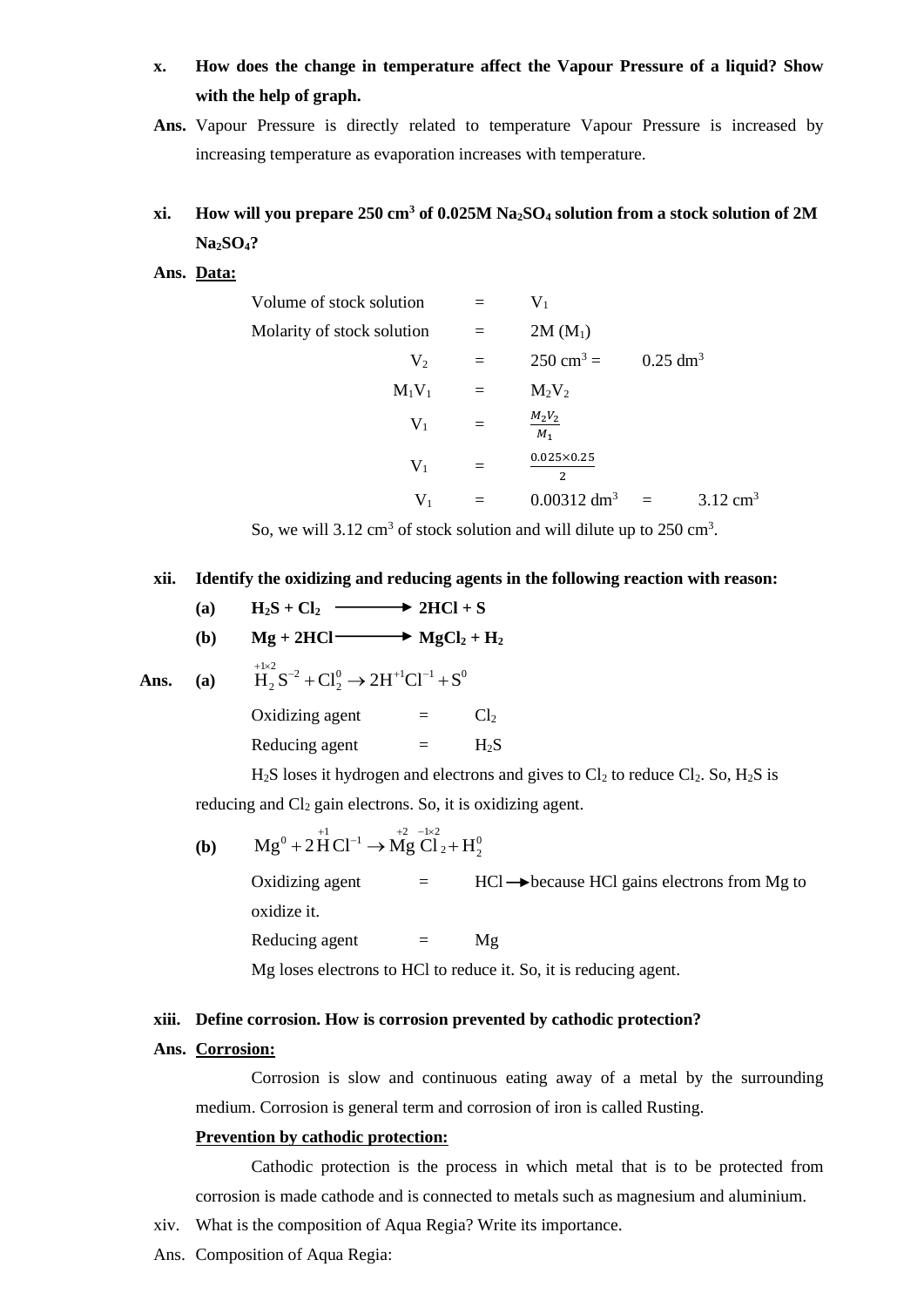Aqua Regia is composed of 3:1 mixture of HCl and HNO3.

Importance:

- It is used to dissolve gold and platinum.
- It is also used in labs to clean glassware.
- It is used to produce chloroauric acid.

## **xv. Discuss why is sugar soluble in water but petrol is not?**

**Ans.** Sugar is polar and water is also polar. So, sugar is dissolved in water because like dissolve like. Whereas, petrol is non-polar. Polar cannot be dissolved in non-polar. Hence, petrol is not soluble in water.

## **SECTION – C (Marks 20)**

# **Q. 3 a. What are type of bonds responsible for the formation of F2, O<sup>2</sup> and N2? Explain the formation of bond with the help of structures. (2+2+2)**

Ans. Covalent bonds are responsible for the formation of  $F_2$ ,  $O_2$  and  $N_2$ . There are non-metals and have high ionization energies. So, they do not gain or lose electrons. They share their electrons to form covalent bonds.

## **Formation of F2:**



## **Formation of O2:**



## **Formation of N2:**



## **b. Give importance of intermolecular forces in our life. Mention any four points.**

### **Ans. Importance of intermolecular force in daily life (four points):**

- 1. Intermolecular forces are extremely important in determining properties, biological molecules such as proteins, DNA etc. and synthetic materials such as glue, paints, resins etc.
- 2. The adhesive action of paints and dyes is developed due to hydrogen bonding.
- 3. Synthetic resins bind two surfaces together by hydrogen bonding or dipole-dipole interactions.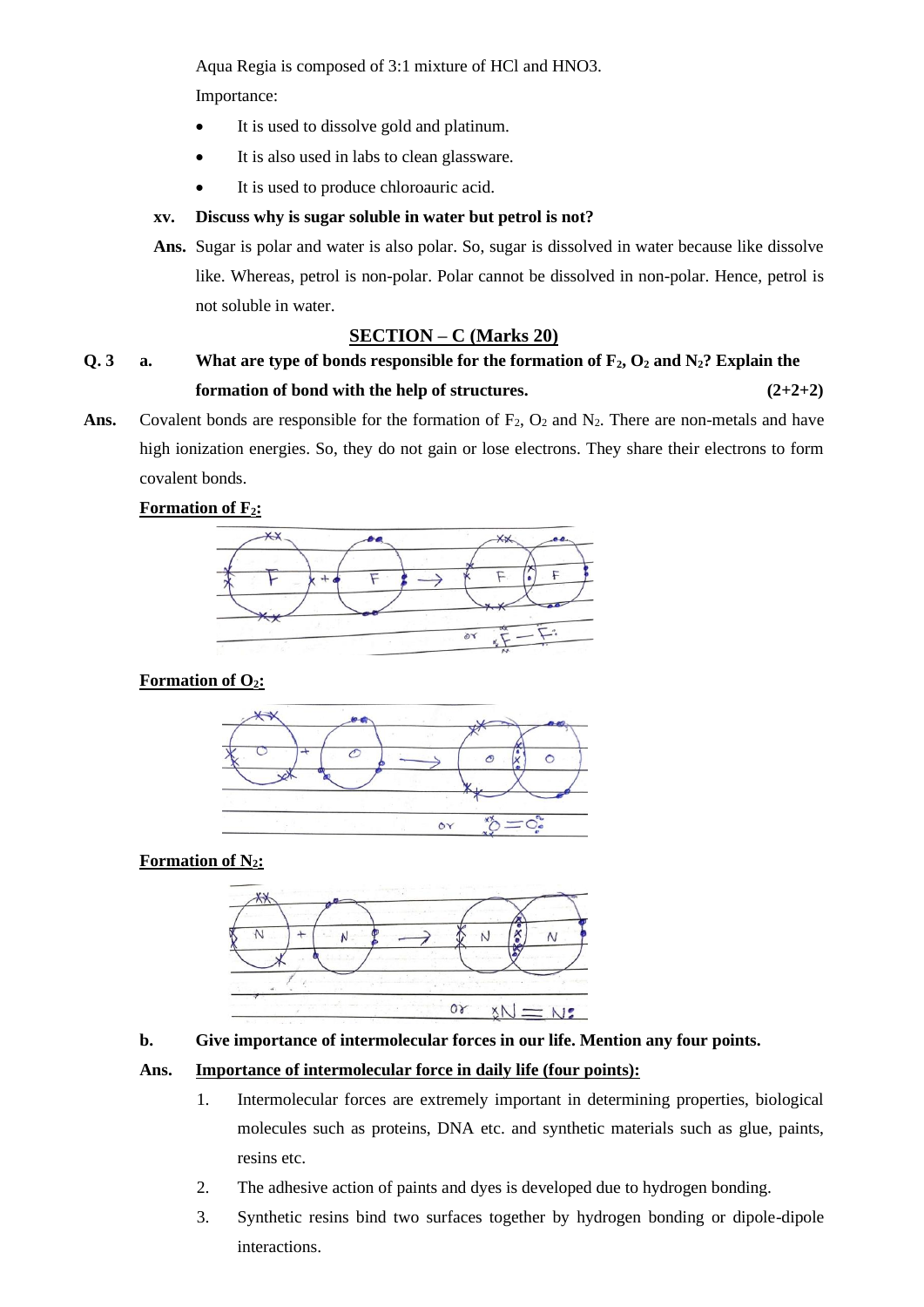4. Solubility of many materials like salt and sugar in water depends on intermolecular forces of attraction.

## **Q. 4 a. Explain the principle, working and construction of Daniel Cell with the help of a labelled diagram.**

**Ans.** The principle behind the Daniel Cell is redox reaction. Oxidation and reduction reactions occur in this process.

#### **Working**:

The Zn metal has tendency to lose electrons more readily than copper. As a result oxidation takes place at Zn-electrode. The electrons flow from Zn-electrode through the external wire in a circuit to copper electrode.

### **At anode:**

Anode is negatively charged and oxidation of Zn takes place by loss of  $e^-$  to form  $Zn^{2}$ ions.

 $Z_n + Z_n^{2} \longrightarrow Z_n^{2} + 2e^{-}$ 

#### **At cathode:**

Cathode is positively charged and reduction of Cu+2 takes place by gain of e<sup>-to</sup> form Cu.

 $Cu^{+2} + 2e^ \longrightarrow$  Cu

#### **Redox reaction:**

 $\mathbb{Z}n + \mathbb{C}u^{2} \longrightarrow \mathbb{C}u + \mathbb{Z}n^{2}$ 

#### **Construction:**

It consists of two cells, each called as half cell connected externally by a salt bridge. In each of the half cell, an electrode is dipped in 1M solution of its own salt and connected through a wire to an external circuit.

The left half cell consists of an electrode of zinc metal dopped in 1M solution of ZnSO4. The right half cell is a copper electrode dipped in 1M solution of CuSO4. Salt bridge is a U-shaped glass tube. It consists of saturated solution of strong electrolyte (KCl) supported by a jelly type material the ends of the U-tube are sealed with a porous material like glass wool. The function of the salt bridge is to keep the solutions of two half cells neutral by providing a pathway for migration of ions.



#### **b. Write down the trend of ionization energy in the Periodic Table. Explain with reasons.**

### **Ans. Trend of period:**